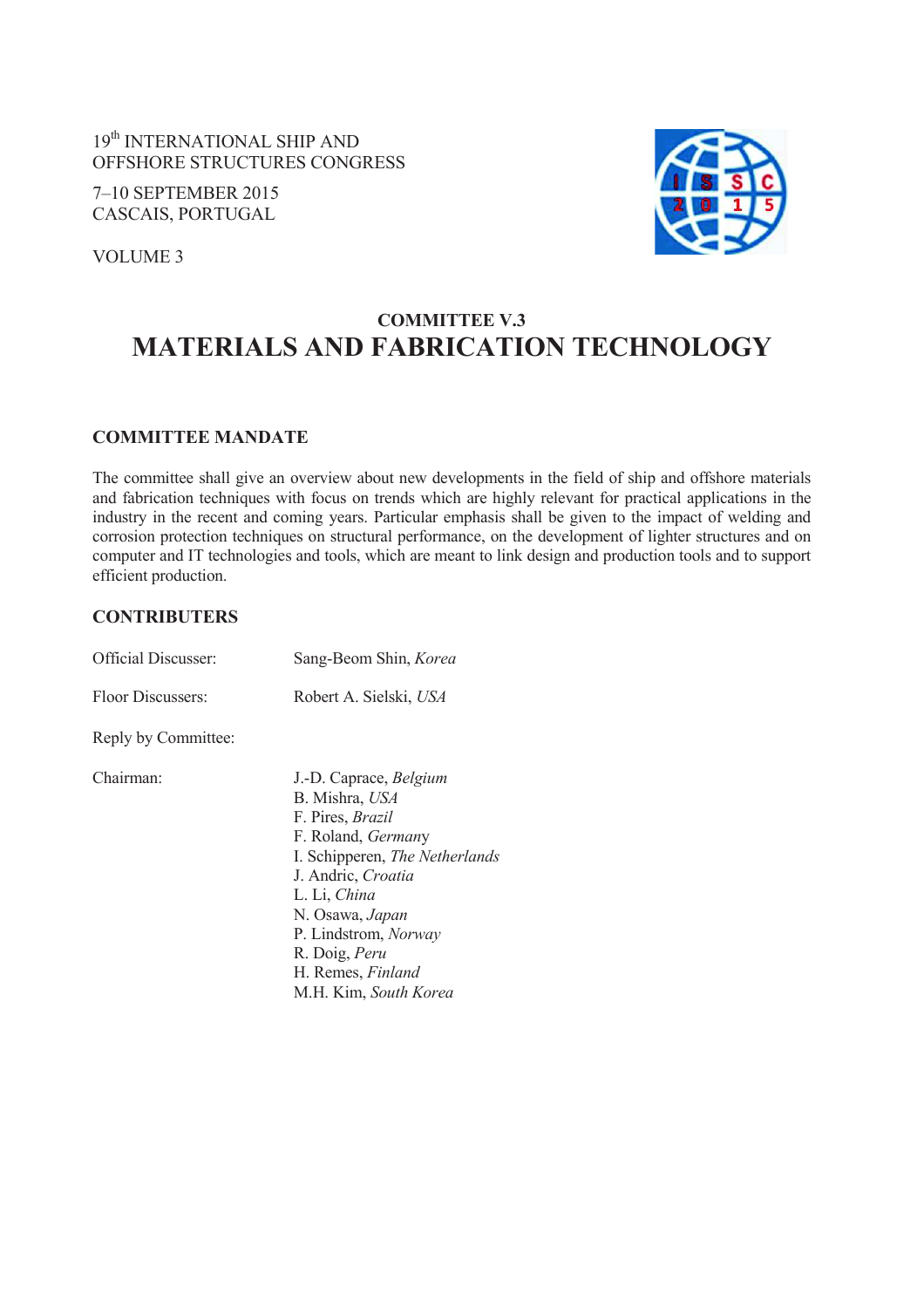## **CONTENTS**

|     | 111 |  |
|-----|-----|--|
|     | 112 |  |
|     | 113 |  |
| 12  |     |  |
|     | 121 |  |
|     |     |  |
| 2.1 |     |  |
| 2.2 |     |  |
|     |     |  |
|     |     |  |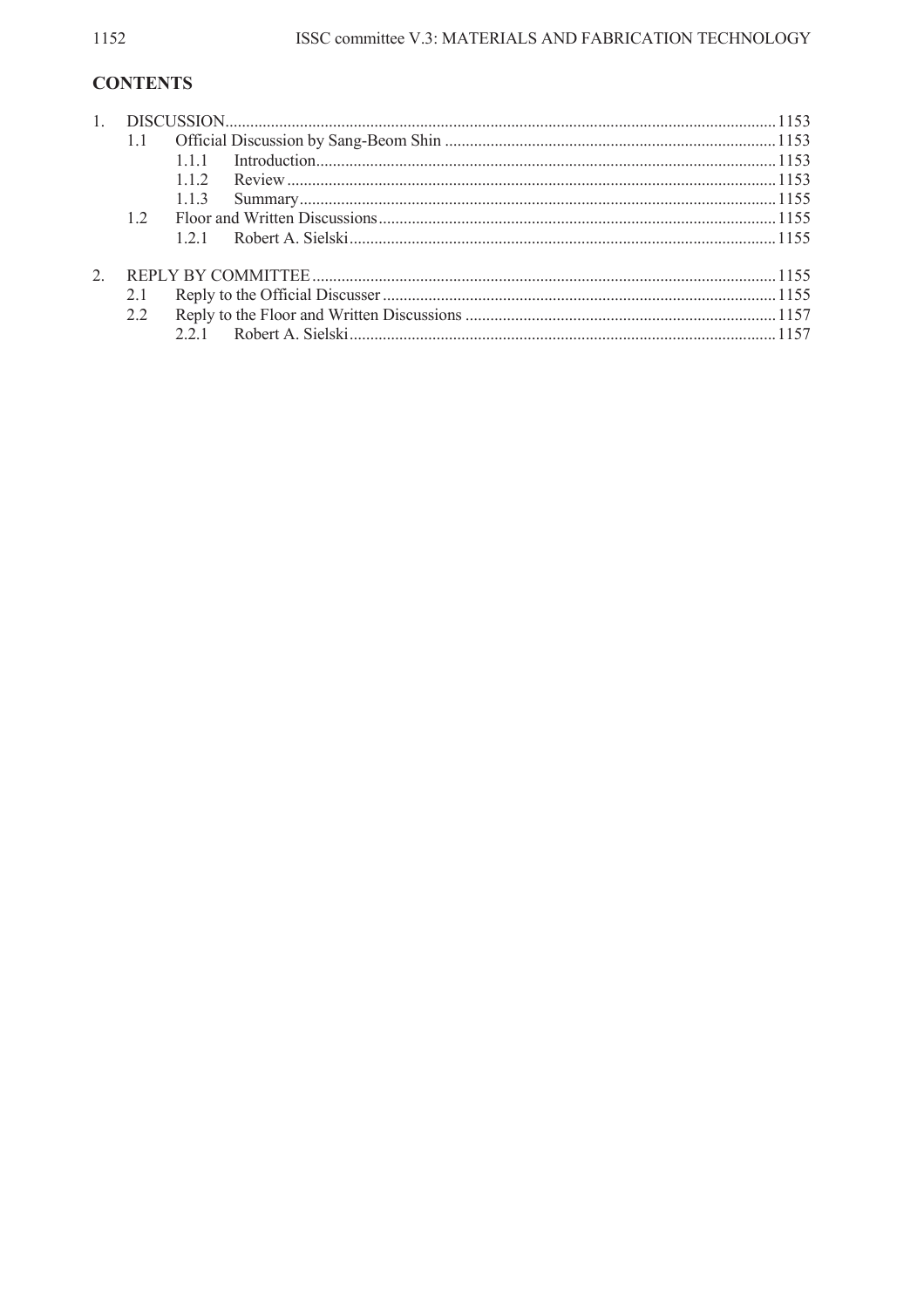### **1. DISCUSSION**

### *1.1 Official Discussion by Sang-Beom Shin*

### *1.1.1 Introduction*

This document deals with the review on the document of ISSC Committee V.3 "Materials and Fabrication technology". As described in the committee document, the recent development in materials and fabrications technology of the shipbuilding and offshore technology are mainly described. The main topics in the report are as follows

- Worldwide trends in materials and fabrication methods
- Developments in metallic and non-metallic structural materials
- Advances in fabrication and joining technologies
- Innovative development about corrosion protection systems
- Application of production simulation and virtual reality to improve the production management of ship and offshore structures.

In addition, an experimental results of benchmark for establishing "a Best Practice Guideline for Computational Welding Mechanics Tools (CWM) in Shipbuilding and Offshore Industry.

### *1.1.2 Review*

### *Worldwide trends in materials and fabrication methods*

In ISSC2015-V.3 document, the trends in material and fabrication methods were described on the basis of the investigation results regarding the market trends in shipbuilding and offshore industry. That is, the research programs performed in each key region including China, Korea, Japan, Europe, Brazil and USA were described with the commercial shipbuilding activities, the global investment in new building market and the market forci in key regions of the world maritime industry. So, it makes help us to understand and predict the technology development trend in the world maritime industry.

#### **Typo**

### In 2.2.6, modelling  $\rightarrow$  **modeling**

### *Developments in metallic and non-metallic structural materials*

For metallic materials, the outline regarding the application of lightweight materials such as aluminum alloys, sandwich plate with foam and honeycomb and titanium was described very well. However, the application of the various cryogenic materials including 9% Ni steel, AL5082, SUS304L and High Steel were introduced briefly and some revisions or the supplementary explanation shall be required as follows.

- 1. Application examples of 9% Ni steel to LNG storage system to be added.
	- Adriatic LNG Terminal for offshore structure (Exxon Mobil)
	- KOGAS is building a LNG storage tank with the storage capacity  $270,000 \text{ m}^3$  at Samcheok receiv ing terminal in South Korea
- 2. The detail explanation of the 6% Ni steel to be added
	- $6\%$  Ni steel (??)  $\rightarrow$  6–7% Ni steel
	- New technology for enhancing the good mechanical properties of 6–7% Ni steel at cryogenic tem perature to be added
	- The information on the application of 7% Ni steel to OSAKA LNG to be added
- 3. In 3.1.4.3, the paragraph of "High manganese steel can be welded better than stainless steel making it easier to manufacture storage tanks" shall be removed. It is because the further researches shall be required to confirm the weldability of high manganese steel. In addition, the problem raised by fume (High Manganese) during welding of high manganese steel is on-going issues.

Meanwhile, for non-metallic materials, with the advantages of application of the composite materials to the shipbuilding, the relevant codes for their application are manifestly introduced.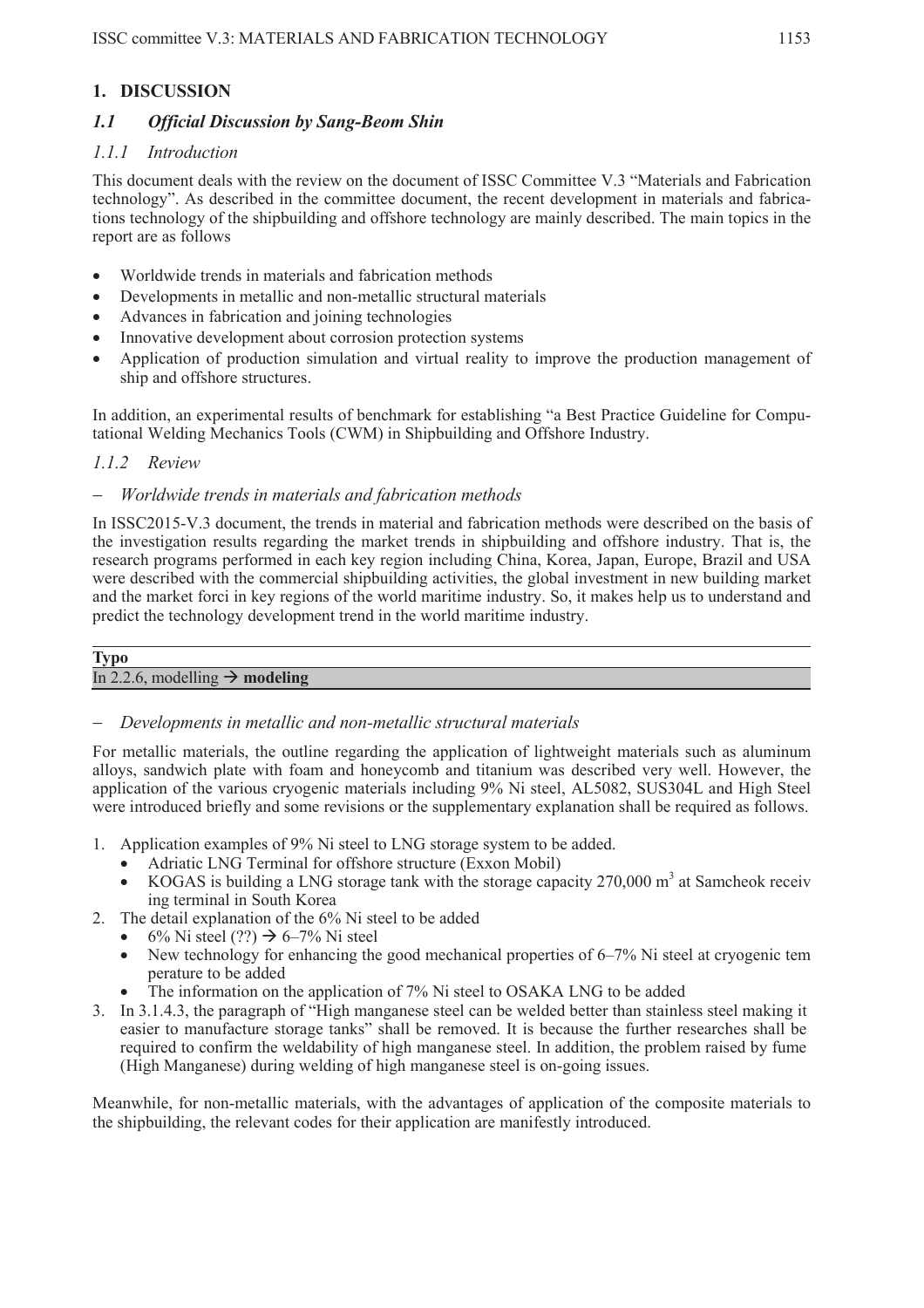### **Typo**  In 3.1, aluminum allows  $\rightarrow$  aluminum **alloys** In 3.1.1, The traditionally excepted operational and performance  $\rightarrow$  The traditionally expected operational and performance In 3.1.4.3 High manganese alloy steel  $\rightarrow$  High manganese steel

### *Joining & Fabrication Technology*

### 9 *Advances in Joining Technologies*

In the report, the trends in welding automation are properly summarized. Most technologies described in the report have been already applied in shipbuilding and offshore industry and will soon be stabilized and spread in consideration of their needs and expectation effects. Especially Hybrid welding technology will be evolved into more various application and contribute to increase the productivity and the quality in offshore industry before long. Meanwhile, although there have been significant technical advances in FSW over recent years, the problems related to low productivity, high investment cost and limitation of joint thickness are still remain. That is, the additional technical solutions shall be established to apply FSW to shipbuilding and offshore industry.

### 9 *Innovations in Fabrications*

The development of automatic line heating system for forming the curved hull plate has been one of issues in shipbuilding industry. In the report, many results of the researches related to the plate heating have been introduced. However, most papers introduced in the report focused on the explanation of heating phenomenon by FEA. Actually, considering various technologies such as the development of curved plate, the heating pattern for double curved hull plate and so on are required to develop the automatic line heating system, the report may need to amplify this point.

The other issues including post-treatment of welded joints and plate edges, hybrid structures and joints, influence of production quality on strength and dimension and quality control are clearly stated in the report.

#### *Corrosion and Protection*

In 5.2.1 of the report, the aluminum sacrificial anodes were recommended as the considered alternatives for Zinc anodes. However, according to DNV RP-B101 (6.12.4), the application of aluminum anode to the ballast tank is limited due to the explosion. So, the phrase shall be modified.

### **Typo and Amendments**

### In 5.2.2, purifiedor  $\rightarrow$  **purified or**

#### In 5.2.2, FePO4. FE2O3  $\rightarrow$  **FePO<sub>4</sub>, Fe<sub>2</sub>O<sub>3</sub>**

In 5.2.7," Hull made from special steels designed for optimum strength at low temperatures Air bubbling systems to assist ice-breaking. " $\rightarrow$  Hull made from special steels designed for optimum strength at low temperatures**. Air bubbling systems has been adopted to help ice breaking** 

In 5.2.7, Extra thick steel is used at the bow, the stern and at the waterline.  $\rightarrow$  Extra thick steel is used at the bow, the stern and at the waterline. **This region is called an ice belt zone which has led to occasionally direct collision with ice** 

In 5.2.5, With an upgrade to Polar Class 4 for its classification it will be able to operate in 1st year ice up to 2m thick.  $\rightarrow$  With an upgrade to Polar Class 4 referred to as "Ice Class", it will be able to navigate in **year-round operation in thick first-year ice which may include old ice inclusions (IACS2011)** 

### *Manufacturing Simulation*

In chapter 6 of the report, ERP system was only mentioned as the manufacturing system for shipbuilding. However, considering the characteristics of shipbuilding industry such as long life cycle for the manufacturing process and various process management system in the relevant production departments, supply chain management (SCM) system and manufacturing executive system (MES) shall be mentioned as follows.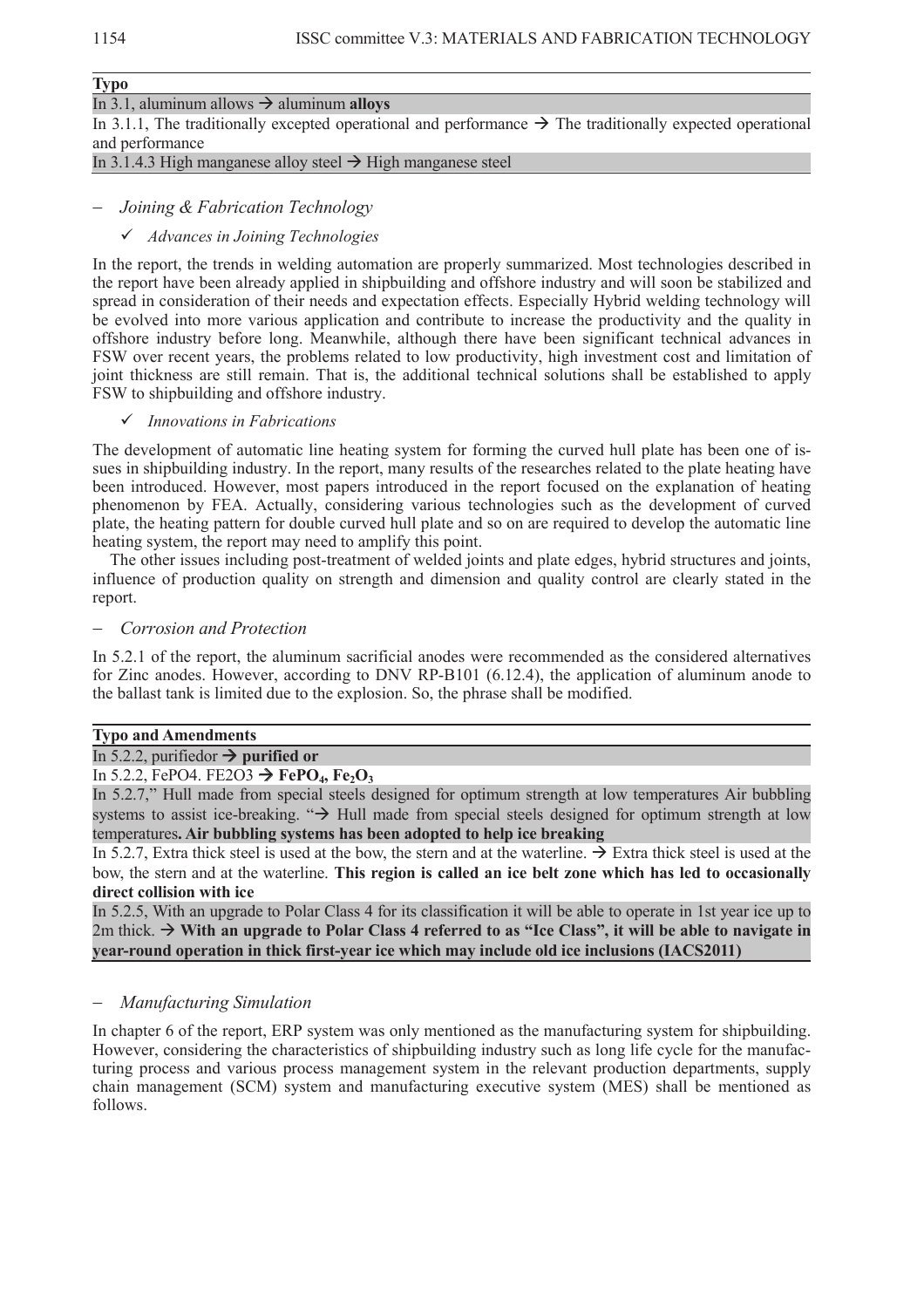### **Amendments**

In 6. However, Enterprise Resource Planning (ERP) systems have been developed for shipbuilding and are currently playing a major role in optimizing resources in a shipyard's supply chain, value chain and information chain.  $\rightarrow$  However, Enterprise Resource Planning (ERP) systems, **Supply Chain Management (SCM) systems and Manufacturing Executive System (MES)** have been developed for shipbuilding and are currently playing a major role in optimizing resources in a shipyard's supply chain, value chain and information chain.

### *Welding Simulations*

The issues related to welding simulation are clearly stated in the report.

### *1.1.3 Summary*

ISSC2015 V.3 report clearly stated the issues related to "Materials and Fabrication technology". However, in some parts, the relevant papers are just enumerated. If more detail analyses of new technologies are added. It will be helpful to enhance understanding of engineers in shipbuilding and offshore industry. In addition, typos found in the report shall be corrected by spell checker.

### *1.2 Floor and Written Discussions*

### *1.2.1 Robert A. Sielski*

### Question 1

In section 2.2. on the report, the research in fabrication and materials conducted in some countries is reviewed. However, in reviewing the research conducted in the United States, the work of the National Shipbuilding Research Program is not discussed. Is there some reason that the committee considers the work of the NSRP to be irrelevant?

### Question 2

To make lifecycle evaluation of ship and offshore structures, the rate of corrosion in the future is based on historical data on corrosion rates that have been observed on different structures in the past. The committee has reviewed the recent progress that has occurred in the prevention or minimisation of corrosion. Can the committee make any recommendation on corrosion rates that should be used for lifecycle analysis of future structures?

### Question 3

To analyse structural details for fatigue crack initiation, the residual stress needs to be accounted for. Residual stress measurement by traditional means are not capable of measuring the highest stresses that occur in and near welds. It would seem that computational welds mechanics could provide the stresses that are sought. However, the example sited by the committee used about 130 000 elements to model a simple butt weld. Is the technology mature enough today to analyse the typical structural details used in ship structure?

### **2. REPLY BY COMMITTEE**

### *2.1 Reply to the Official Discusser*

### *Worldwide trends in materials and fabrication methods*

It is appreciated that the Official Discusser find this chapter informative to understand the context and focus areas of technical developments described in the following chapters. Moreover we thank the Official Discusser for the typos.

### *Developments in metallic and non-metallic structural materials*

The 6% Ni steel refers to the work of Furuya et al. for the development and the evaluation of the mechanical properties of 6% Ni steel under low temperature. The new 7% nickel steel have been developed and evaluated by Takahiro et al. They have enhanced mechanical properties of the 7% nickel steel through the adjustment of chemical compositions and TMCP (Thermo-Mechanical Controlled Process). It was dem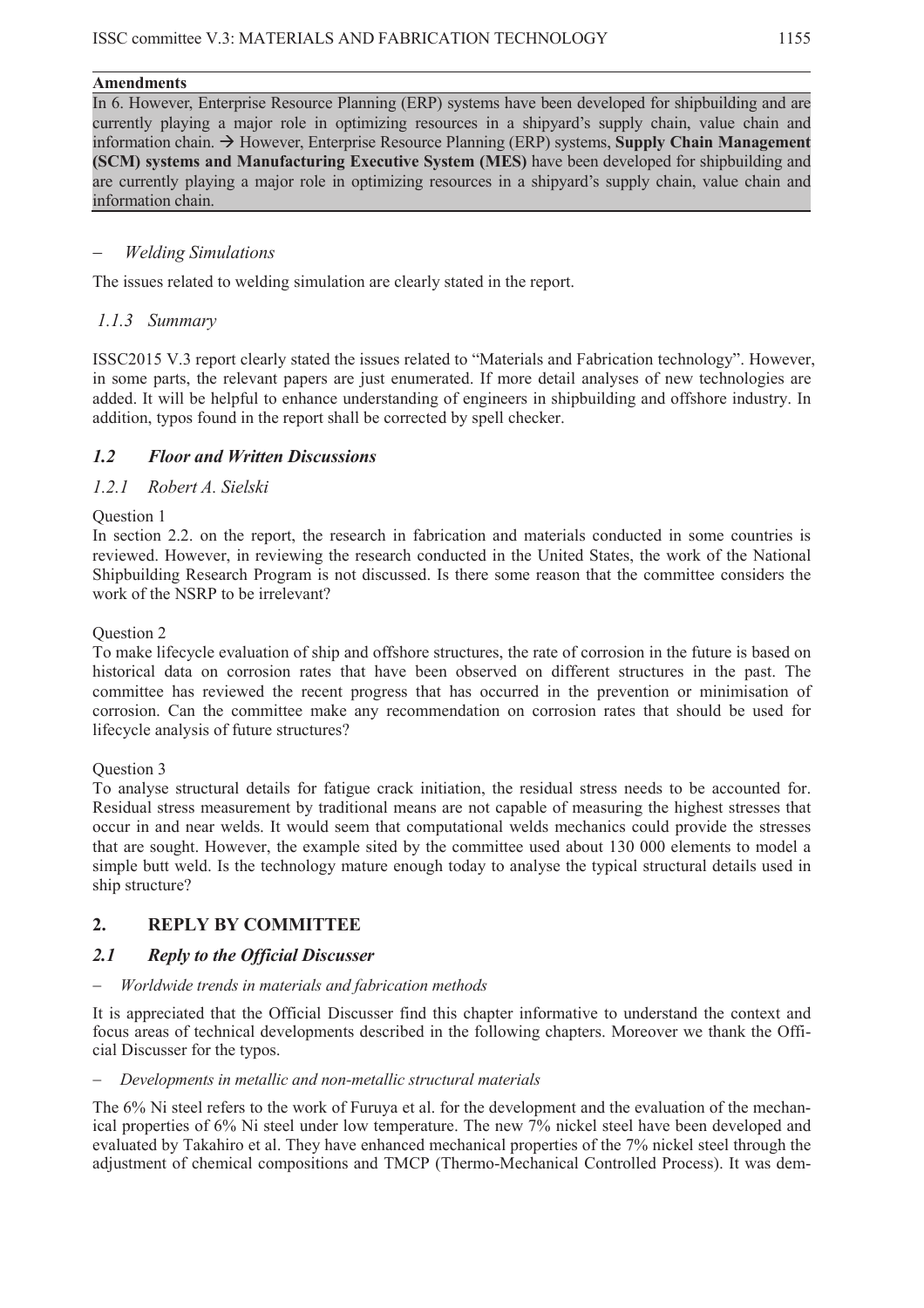onstrated that the new 7% nickel steel has excellent mechanical properties under cryogenic temperature equivalent to those of 9% nickel steel.

In 2012, newly developed 7% nickel steel was used to construct a new LNG storage tank with tank capacity of 230,000 m3 in Senboku LNG terminal built by OSAKA GAS. Seven percent nickel steel has been used for the Japanese LNG storage tank in Senboku LNG terminal in 2013.

Regarding the weldability issue of high manganese steel, the comment of Oficial Discusser is correct and the following sentence needs to be removed: "High manganese steel can be welded better than stainless steel making it easier to manufacture storage tanks". Moreover we suggest to change the following sentence of the original report: "However, application of high manganese steel have problems associated with *welding fume, lack of weldability and the risk of weld metal cracking*. In this respect, many JDP project which evaluate the mechanical properties and weldability under cryogenic temperature is now under way."

### *Joining & Fabrication Technology*

### o *Advances in Joining Technologies*

Committee agrees with the Oficial Discusser comment that Hybrid Laser Beam Welding (HLBW) will be evolved into more applications. However, it is not sure if hybrid welding is the right techniques for "thick" offshore structures, as it would require high laser power. In Europe, hybrid welding is primarily seen as a means to reduce welding distortion and improve quality of thin sheet (t<6mm) structures. For offshore, other technologies including Electron Beam might be more favourable.

We confirm the assessment of the OD on FSW based on e.g. the just completed European research in the HILDA and MOSAIC projects. The FSW technology is well established for aluminium and has a high potential for highly loaded parts and material mixtures in steel, including offshore. The understanding of critical quality factors and the limits of the technology has significantly improved. However, the tool for FSW of steel remains an unsolved challenge both for productivity and cost and for the reliability of the process.

### o *Bending and line heating*

Various investigations on control aspects of automated line heating have been performed in the past, both in Asia and Europe. In Europe, the practical application is still limited due to two main reasons:

- 1) A limited throughput of double curved plates in the shipyard favors outsourcing of that work rather than expensive investments and thus, mechanical forming is often traditionally preferred in Europe.
- 2) Even though technology is developing and e.g. lasers are used for forming in other industries, automatic line heating is therefore seen to have limited potentials due to high cost and low robustness, at least in Europe.

Therefore, the recent research in this field takes place in Asia. The research focus seems to be in the modelling and prediction of line heating, which is the first fundamental step for automatic line heating system. It is agreed that in future this research should cover also other issues such as various technologies and the heating pattern for double curved hull plate.

o *Corrosion protection* 

The Official Discusser comments about typos and sentence structure are appreciated.

### o *Manufacturing Simulation*

Indeed, the chapter title may be a bit misleading, as simulation can be used for a variety of purposes in shipbuilding. The focus of our chapter however was on production flow simulation, which is frequently used for factory and investment planning, scheduling and resource planning in the context of other tools (rarely as a stand alone solution). It is absolutely agreed, that similar techniques can be used for (Enterprise Ressource Planning – ERP), but also supply chain management and manufacturing executive systems and a variety of research on this issue is available.

There are a couple of reasons we did not investigate those applications in more detail in our report:

• There is a wide variety on research on the issue, also in the - related - context of Virtual Reality technologies, internet of things, etc. As the focus of the report in our opinion are on manufacturing technologies with an impact to structural performance (the focus of the Congress), we did not go deeper into this analysis.